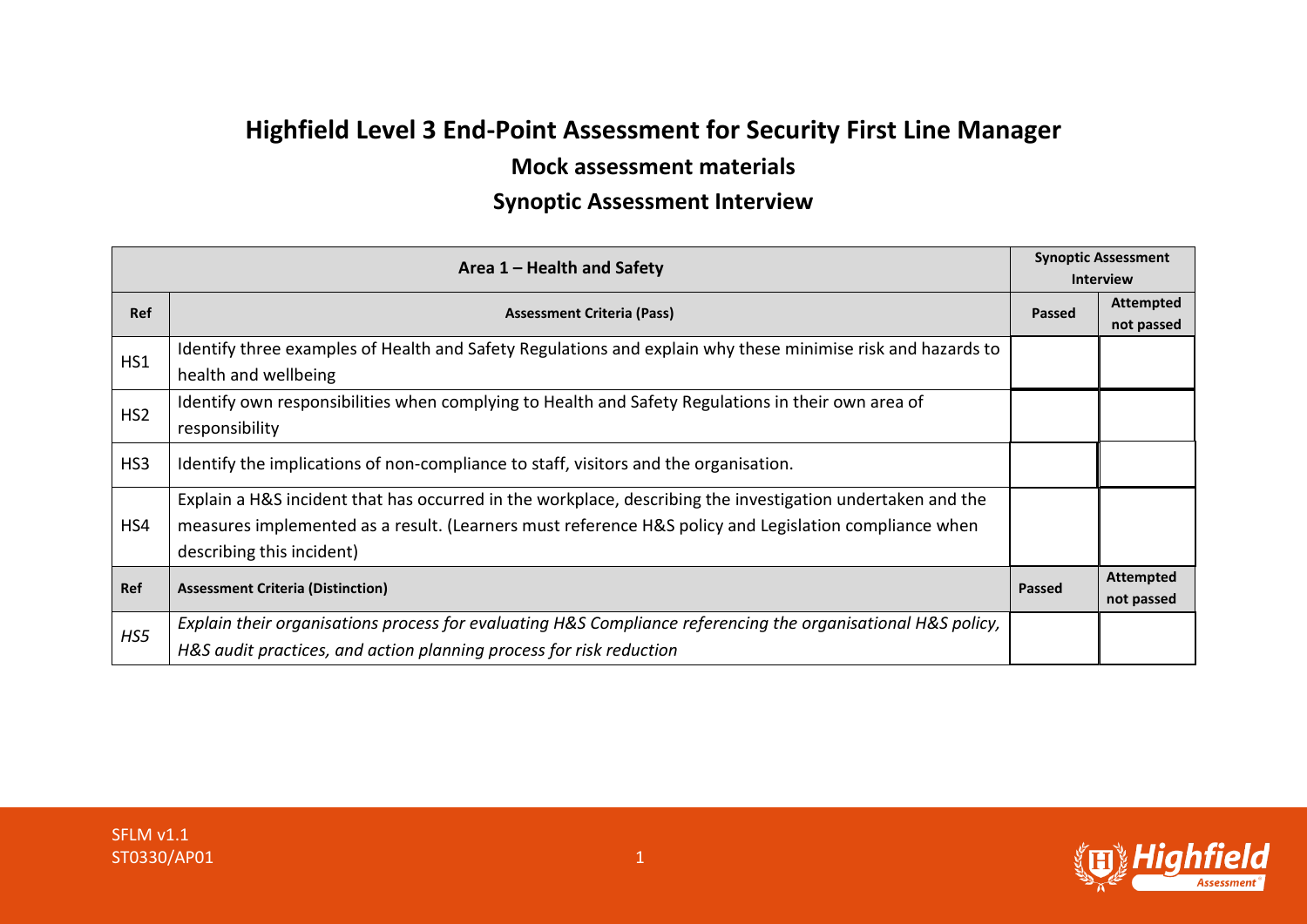| Area 2 – Customer and Stakeholder Management |                                                                                                                                                                                                                      |               | <b>Synoptic Assessment</b><br><b>Interview</b> |
|----------------------------------------------|----------------------------------------------------------------------------------------------------------------------------------------------------------------------------------------------------------------------|---------------|------------------------------------------------|
| Ref                                          | <b>Assessment Criteria (Pass)</b>                                                                                                                                                                                    | Passed        | <b>Attempted</b><br>not passed                 |
| CS <sub>1</sub>                              | Describe the market in which their role operates                                                                                                                                                                     |               |                                                |
| CS <sub>2</sub>                              | Identify their customers and industry stakeholders                                                                                                                                                                   |               |                                                |
| CS <sub>3</sub>                              | Identify how knowing these helps build relationships and confidence in the service                                                                                                                                   |               |                                                |
| CS4                                          | Give one example from their own experience of a specific security problem raised by their customer (e.g.<br>unauthorised access, down manning) and describe the measures implemented to meet the Customer's<br>needs |               |                                                |
| Ref                                          | <b>Assessment Criteria (Distinction)</b>                                                                                                                                                                             | <b>Passed</b> | <b>Attempted</b><br>not passed                 |
| CS <sub>5</sub>                              | Identify internal and external sources of information and explain how accessing these would add value to the                                                                                                         |               |                                                |
|                                              | service they are responsible for                                                                                                                                                                                     |               |                                                |
| CS6                                          | Describe an activity that has been implemented in their own area of responsibility that                                                                                                                              |               |                                                |
|                                              | has strengthened their relationship with the customer                                                                                                                                                                |               |                                                |

| Area 4 - Staff Management and Development |                                                                                                             | <b>Synoptic Assessment</b> |                  |
|-------------------------------------------|-------------------------------------------------------------------------------------------------------------|----------------------------|------------------|
|                                           |                                                                                                             | <b>Interview</b>           |                  |
| Ref                                       | <b>Assessment Criteria (Pass)</b>                                                                           | <b>Passed</b>              | <b>Attempted</b> |
|                                           |                                                                                                             |                            | not passed       |
| SM <sub>1</sub>                           | Describe the structure of their own Department. Must be able to identify job roles, required knowledge,     |                            |                  |
|                                           | skills and essential and desirable qualifications for each                                                  |                            |                  |
| SM <sub>2</sub>                           | Identify three forms of legislation in relation to people management and the relevant organisational policy |                            |                  |
|                                           | to support this.                                                                                            |                            |                  |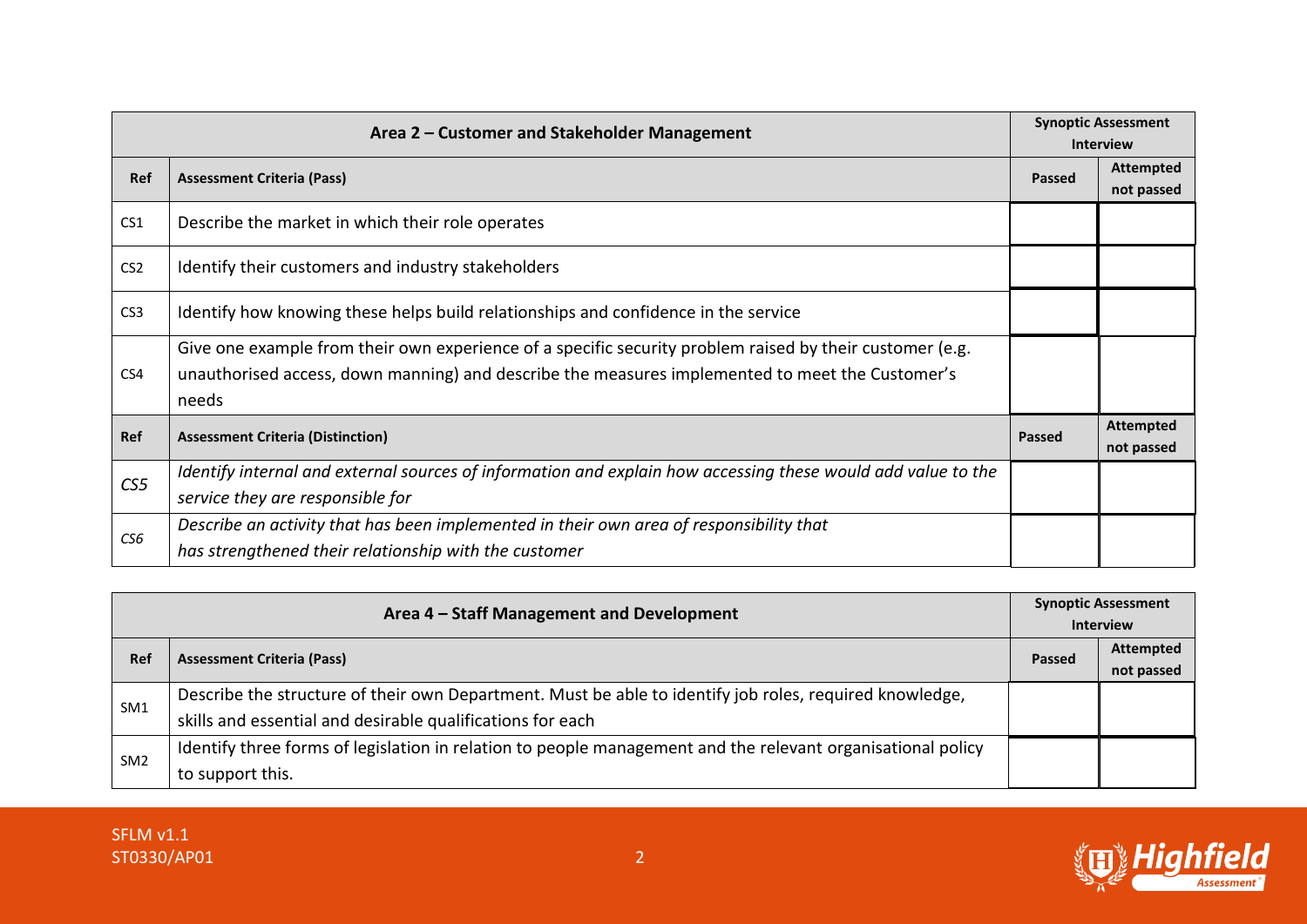| SM <sub>3</sub> | Describe the techniques they use to motivate staff in their area of responsibility                                                             |        |                  |
|-----------------|------------------------------------------------------------------------------------------------------------------------------------------------|--------|------------------|
| SM4             | Describe the communication techniques they use with their teams and Customers and why these are<br>effective                                   |        |                  |
| SM <sub>5</sub> | Describe own organisations development policy and describe the coaching and guidance you have provided<br>to the workforce to comply with this |        |                  |
|                 |                                                                                                                                                |        | <b>Attempted</b> |
| Ref             | <b>Assessment Criteria (Distinction)</b>                                                                                                       | Passed | not passed       |
| SM6             | Describe the benefits that a motivated workforce brings to the Team, the Customer and the Organisation                                         |        |                  |

| Area 5 - Contract Performance and Management |                                                                                                              | <b>Synoptic Assessment</b> |                  |
|----------------------------------------------|--------------------------------------------------------------------------------------------------------------|----------------------------|------------------|
|                                              |                                                                                                              | <b>Interview</b>           |                  |
| Ref                                          | <b>Assessment Criteria (Pass)</b>                                                                            | Passed                     | <b>Attempted</b> |
|                                              |                                                                                                              |                            | not passed       |
| CP1                                          | Identify three different contract models that can be used in the Security Industry and briefly describe each |                            |                  |
| CP <sub>2</sub>                              | Explain how the Security Service Provision is performance managed in their own organisation (e.g. SLA/KPI)   |                            |                  |
| CP3                                          | Identify the regulations that govern security provision on a national scale, identifying at least two of the |                            |                  |
|                                              | licenses required and the impact if their own team is non-compliant                                          |                            |                  |
| CP4                                          | Describe two KPI criteria for their own area of responsibility and how they relate to the service that they  |                            |                  |
|                                              | deliver                                                                                                      |                            |                  |
| CP <sub>5</sub>                              | Identify the management information that can be used to evidence KPI performance                             |                            |                  |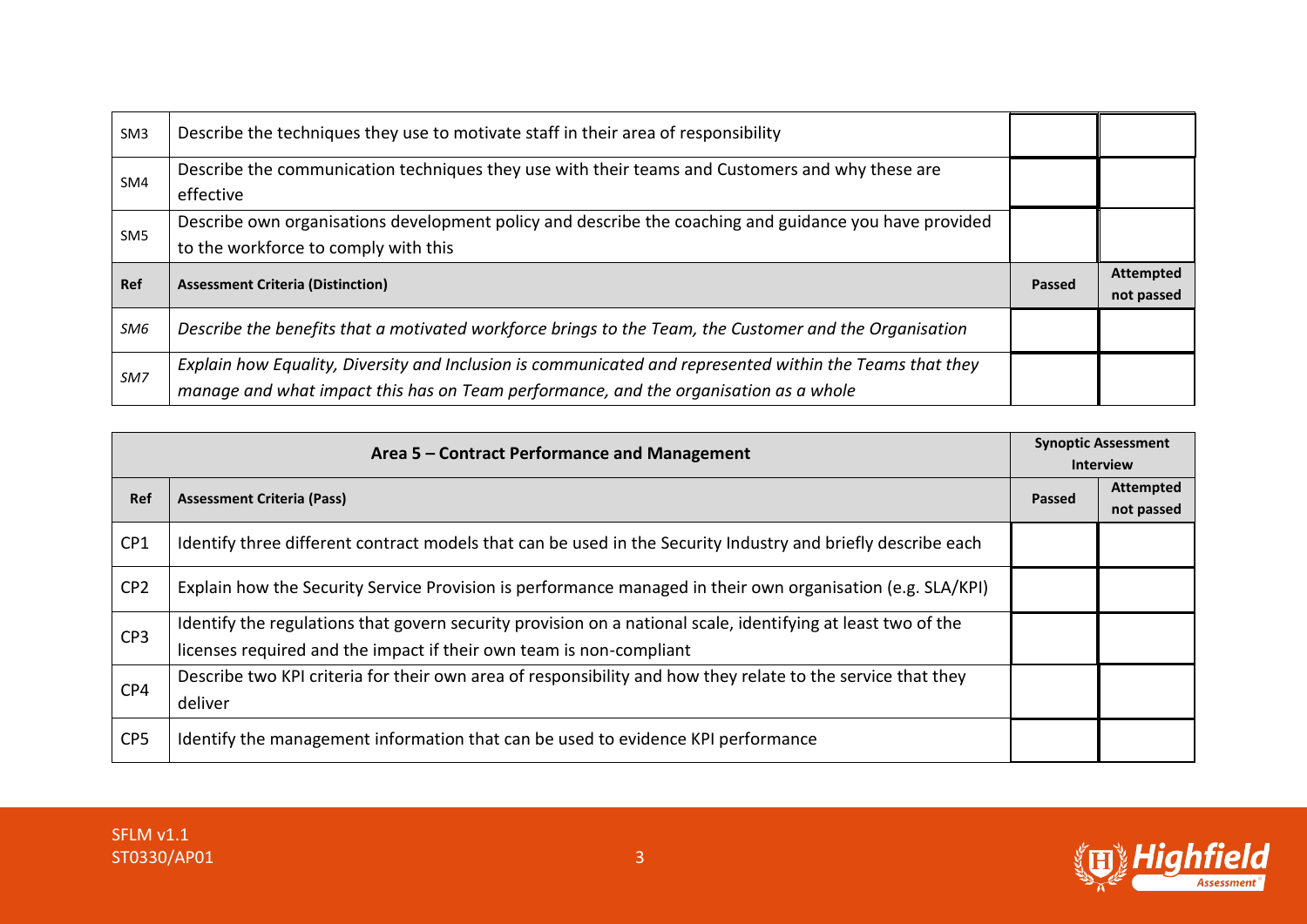| CP <sub>6</sub> | Describe an example of how the security provision could fail to meet the minimum requirements of a KPI<br>and provide example of measure that could be implemented to resolve |        |                                |
|-----------------|-------------------------------------------------------------------------------------------------------------------------------------------------------------------------------|--------|--------------------------------|
| Ref             | <b>Assessment Criteria (Distinction)</b>                                                                                                                                      | Passed | <b>Attempted</b><br>not passed |
| CP7             | Explain the potential impact of failing to meet a KPI to staff, the Customer and the Organisation                                                                             |        |                                |
| CP8             | Give examples of penalties that can occur if performance is not managed                                                                                                       |        |                                |
| CP9             | Describe when they have provided added value to their customer and how this can impact perception of the<br>overall contract performance                                      |        |                                |

| Area 8 – Communication |                                                                                                               |               | <b>Synoptic Assessment</b><br><b>Interview</b> |
|------------------------|---------------------------------------------------------------------------------------------------------------|---------------|------------------------------------------------|
| Ref                    | <b>Assessment Criteria (Pass)</b>                                                                             | <b>Passed</b> | <b>Attempted</b><br>not passed                 |
|                        | Differentiate between communication methods available, explaining how they would use them and how             |               |                                                |
| C1                     | they could be adapted to suit different levels of audience. (e.g. Verbal - telephone/radio, Non-verbal - body |               |                                                |
|                        | language, and Written - Email, Reports, Letters)                                                              |               |                                                |
| C <sub>2</sub>         | Identify which communication method is most likely to be used internally and which used externally and        |               |                                                |
|                        | explain why                                                                                                   |               |                                                |
| C <sub>3</sub>         | Identify how the Data Protection Act impacts their own role/area of responsibility                            |               |                                                |
| C <sub>4</sub>         | Describe a Security Incident that they have been part of and can describe the forms of communication used     |               |                                                |
|                        | throughout                                                                                                    |               |                                                |
| Ref                    | <b>Assessment Criteria (Distinction)</b>                                                                      | <b>Passed</b> | <b>Attempted</b>                               |
|                        |                                                                                                               |               | not passed                                     |
| C5                     | Explain the impact of failing to record events accurately throughout an emergency                             |               |                                                |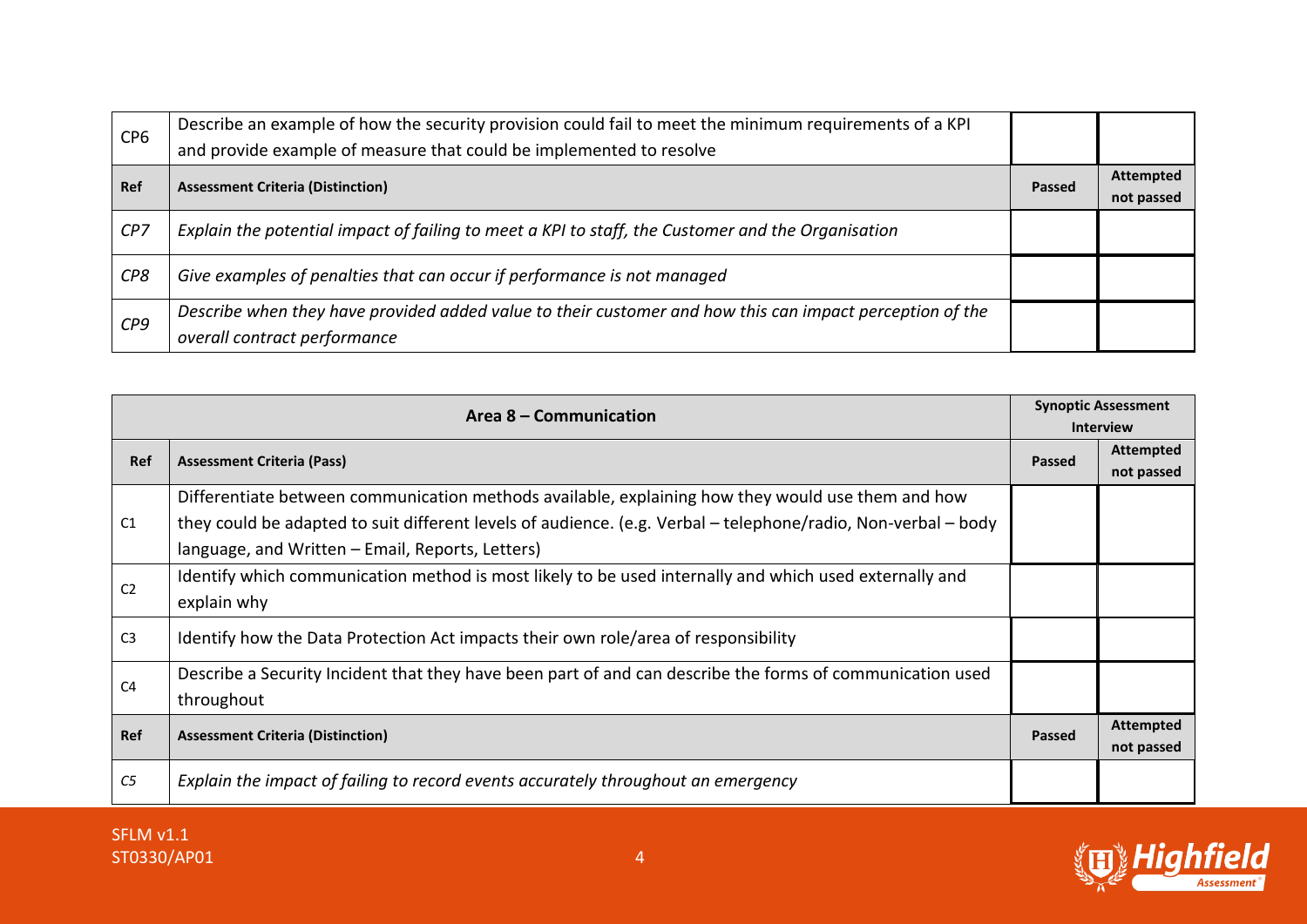| C6 | Explain why accurate communication is required post-emergency situation – what will this information be<br>used for? |  |
|----|----------------------------------------------------------------------------------------------------------------------|--|
|    | Describe the impact of ineffective communication to staff, the customer and the                                      |  |
|    | organisation                                                                                                         |  |

| Area 9 – Corporate Social Responsibility |                                                                                                            | <b>Synoptic Assessment</b> |                  |
|------------------------------------------|------------------------------------------------------------------------------------------------------------|----------------------------|------------------|
|                                          |                                                                                                            |                            | <b>Interview</b> |
| Ref                                      | <b>Assessment Criteria (Pass)</b>                                                                          | <b>Passed</b>              | <b>Attempted</b> |
|                                          |                                                                                                            |                            | not passed       |
| CR1                                      | Describe what is meant by Corporate Social Responsibility and give one example of good practice and one    |                            |                  |
|                                          | example of bad practice                                                                                    |                            |                  |
|                                          | Identify one crime/threat reduction initiative that they have linked in with (e.g. ACT Awareness, Business |                            |                  |
| CR <sub>2</sub>                          | Watch etc) and describe how they implemented this to support the security provision in your area of        |                            |                  |
|                                          | responsibility to protect property, people or premises                                                     |                            |                  |
| CR <sub>3</sub>                          | Describe what is meant by sustainability and provide two examples of how you have supported your           |                            |                  |
|                                          | organisations approach to reducing its carbon footprint                                                    |                            |                  |
| Ref                                      | <b>Assessment Criteria (Distinction)</b>                                                                   | <b>Passed</b>              | <b>Attempted</b> |
|                                          |                                                                                                            |                            | not passed       |
|                                          | Give one example of a practice implemented within their own area of responsibility that supports their     |                            |                  |
| CR4                                      | organisations Corporate Social Responsibility and can explain how this was implemented (e.g. training,     |                            |                  |
|                                          | communication etc.) and what benefits this brings to the staff, the customer and the organisation          |                            |                  |

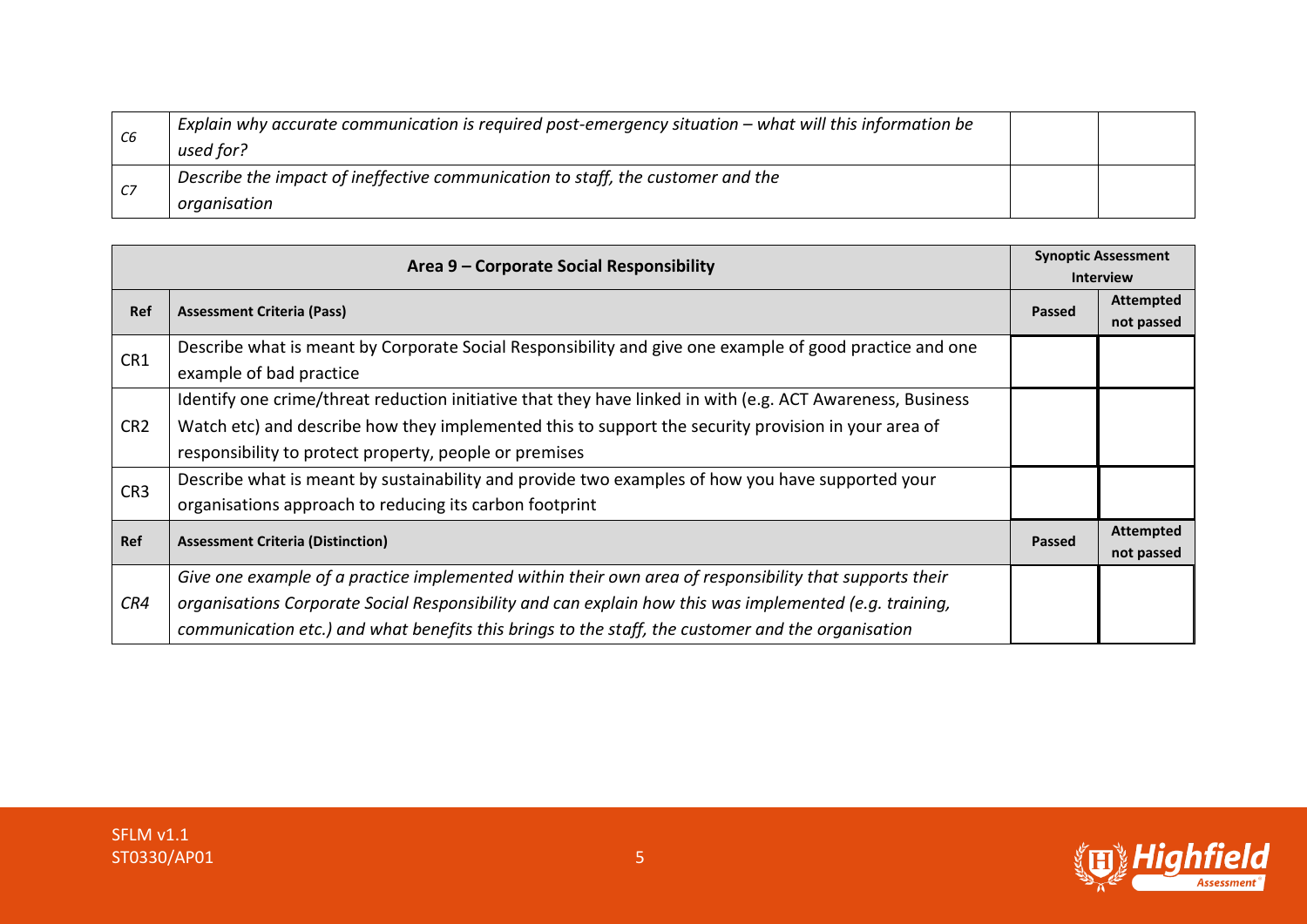| Area 11 - Security First Line Manager Responsibilities |                                                                                                             |               | <b>Synoptic Assessment</b><br>interview |
|--------------------------------------------------------|-------------------------------------------------------------------------------------------------------------|---------------|-----------------------------------------|
| Ref                                                    | <b>Assessment Criteria (Pass)</b>                                                                           | <b>Passed</b> | <b>Attempted</b>                        |
|                                                        |                                                                                                             |               | not passed                              |
| SF1                                                    | Explain own job role and the diversity of requirements (Minimum criteria: People Management, Client         |               |                                         |
|                                                        | Management, Compliance Management, Incident Management, Communication, Record Keeping)                      |               |                                         |
| SF <sub>2</sub>                                        | Give an example of when you have reviewed the service performance and explain how that performance          |               |                                         |
|                                                        | impacts others and the security environment                                                                 |               |                                         |
| SF <sub>3</sub>                                        | Give an example of when they have reviewed service performance and how they have identified and             |               |                                         |
|                                                        | communicated success                                                                                        |               |                                         |
| Ref                                                    | <b>Assessment Criteria (Distinction)</b>                                                                    | <b>Passed</b> | <b>Attempted</b>                        |
|                                                        |                                                                                                             |               | not passed                              |
| SF4                                                    | Identify when they have provided "added value" to their customer and what benefits this can bring to staff, |               |                                         |
|                                                        | the customer and the organisation                                                                           |               |                                         |
| SF5                                                    | Give two examples of sources of feedback that can help them develop the service they provide. (E.g.         |               |                                         |
|                                                        | Customer Survey, Appraisals, Team Briefings)                                                                |               |                                         |
| SF6                                                    | Explain how their actions or inaction can impact on the industry as a whole                                 |               |                                         |

| Area 12 - Security Resource Management |                                                                                                             | <b>Synoptic Assessment</b><br><b>Interview</b> |                                |
|----------------------------------------|-------------------------------------------------------------------------------------------------------------|------------------------------------------------|--------------------------------|
| <b>Ref</b>                             | <b>Assessment Criteria (Pass)</b>                                                                           | Passed                                         | <b>Attempted</b><br>not passed |
|                                        | Summarise the "resources" that they have, to deliver the security service provision in their own area of    |                                                |                                |
| RM1                                    | responsibility. (People, CCTV, Electronic Barriers, Turnstiles, Gates etc)                                  |                                                |                                |
|                                        | Give an example of where they have had to react to an event or an emergency that has resulted in            |                                                |                                |
| RM <sub>2</sub>                        | mobilisation of staff and/or impacted the day to day use of equipment and resources. (e.g. Power Cut,       |                                                |                                |
|                                        | Unauthorised access incident, additional staff required for an event, Staff absence with no relief officer) |                                                |                                |